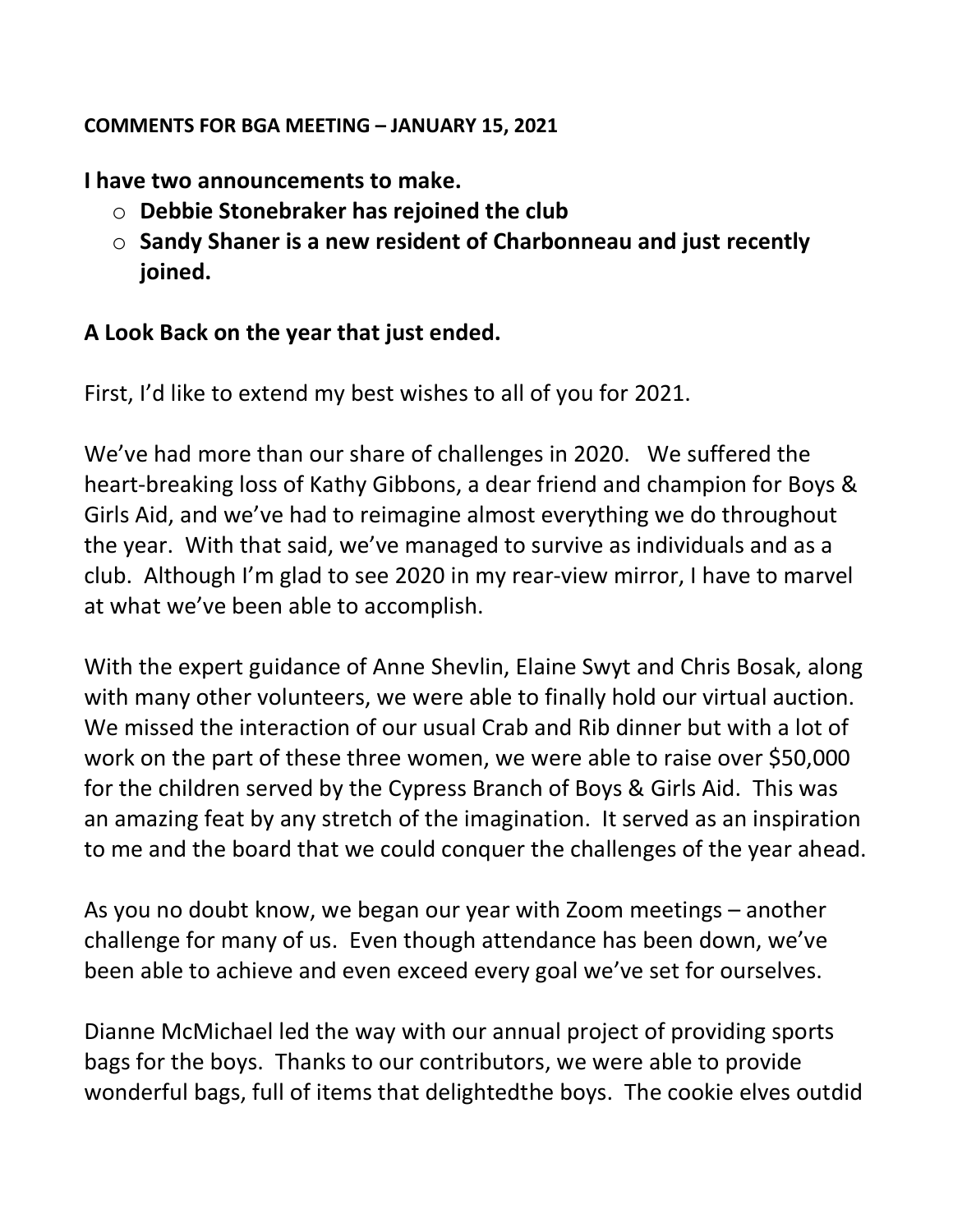themselves this year and our thanks go out to all who donated, baked, and help in other ways. The abundance of donations covered everything and allowed us to upgrade and give even more than in the past. We were even able to use some left-over funds to provide a basketball hoop to a family that has cared for five foster boys in their home for several years.

Leslie Walker provided a home in her covered entry for the gift box laden with gift ideas for the kids in programs sponsored by BGA. Every card was taken, and the gifts were wonderful. We were even able to provide one young lady with a like new sewing machine. Thank you to our membership for taking tags, shopping and delivering these gifts back to Leslie.

Robyn Andrus headed up our annual Christmas giving to the Transitional Living Program which serves young adults who are homeless and need to secure housing, to stabilize, and to move toward self-sufficiency.Through your donations, we were able to provide gift cards to the young adults and gifts to all of the small children of these clients.

## And now looking forward to 2021

Terri Royse and Connie Taylor are deep into planning for this year's Easter basket program. Leslie Walker has graciously agreed to host an Easter wreath in her entry way which will contain tags for the items needed for the Easter baskets. There are ten girls housed in the Cypress House (formerly Seneca House) and four little ones between the ages of four and seven years in the Nest. Our goal is to provide a wonderful Easter basket to each of them. We will be back to you on the details regarding when the wreath will be available.

At our most recent meeting, the board voted to reinstate the monthly meals for the girls in Cypress House. These meals will be provided twice weekly and will be left outside in the front entry. Due to Covidconcerns, there are